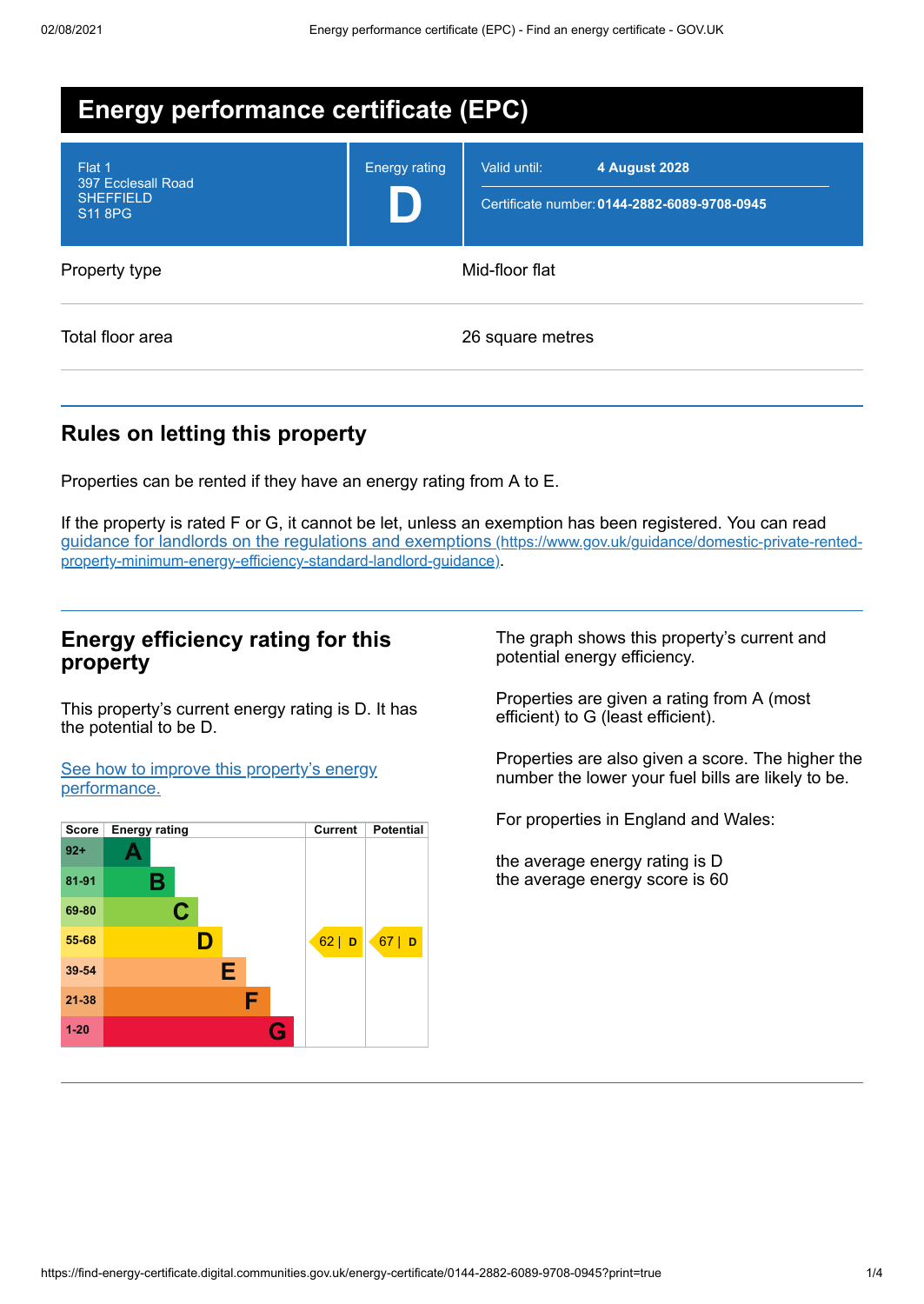# **Breakdown of property's energy performance**

This section shows the energy performance for features of this property. The assessment does not consider the condition of a feature and how well it is working.

Each feature is assessed as one of the following:

- very good (most efficient)
- good
- average
- poor
- very poor (least efficient)

When the description says "assumed", it means that the feature could not be inspected and an assumption has been made based on the property's age and type.

| <b>Feature</b>       | <b>Description</b>                                              | Rating    |
|----------------------|-----------------------------------------------------------------|-----------|
| Wall                 | Solid brick, as built, no insulation (assumed)                  | Very poor |
| Roof                 | Pitched, no insulation (assumed)                                | Very poor |
| Window               | Fully double glazed                                             | Average   |
| Main heating         | Community scheme                                                | Good      |
| Main heating control | Flat rate charging, no thermostatic control of room temperature | Very poor |
| Hot water            | Community scheme                                                | Good      |
| Lighting             | Low energy lighting in 25% of fixed outlets                     | Average   |
| Roof                 | (another dwelling above)                                        | N/A       |
| Floor                | (other premises below)                                          | N/A       |
| Secondary heating    | None                                                            | N/A       |

### **Primary energy use**

The primary energy use for this property per year is 471 kilowatt hours per square metre (kWh/m2).

#### **Environmental impact of this property** One of the biggest contributors to climate change is carbon dioxide (CO2). The energy used for heating, lighting and power in our homes produces over a quarter of the UK's CO2 emissions. production environment.

| An average household<br>produces | 6 tonnes of CO <sub>2</sub> |  |
|----------------------------------|-----------------------------|--|
| This property produces           | 2.1 tonnes of CO2           |  |

This property's potential 1.8 tonnes of CO2

By making the [recommended](#page-2-0) changes, you could reduce this property's CO2 emissions by 0.3 tonnes per year. This will help to protect the

Environmental impact ratings are based on assumptions about average occupancy and energy use. They may not reflect how energy is consumed by the people living at the property.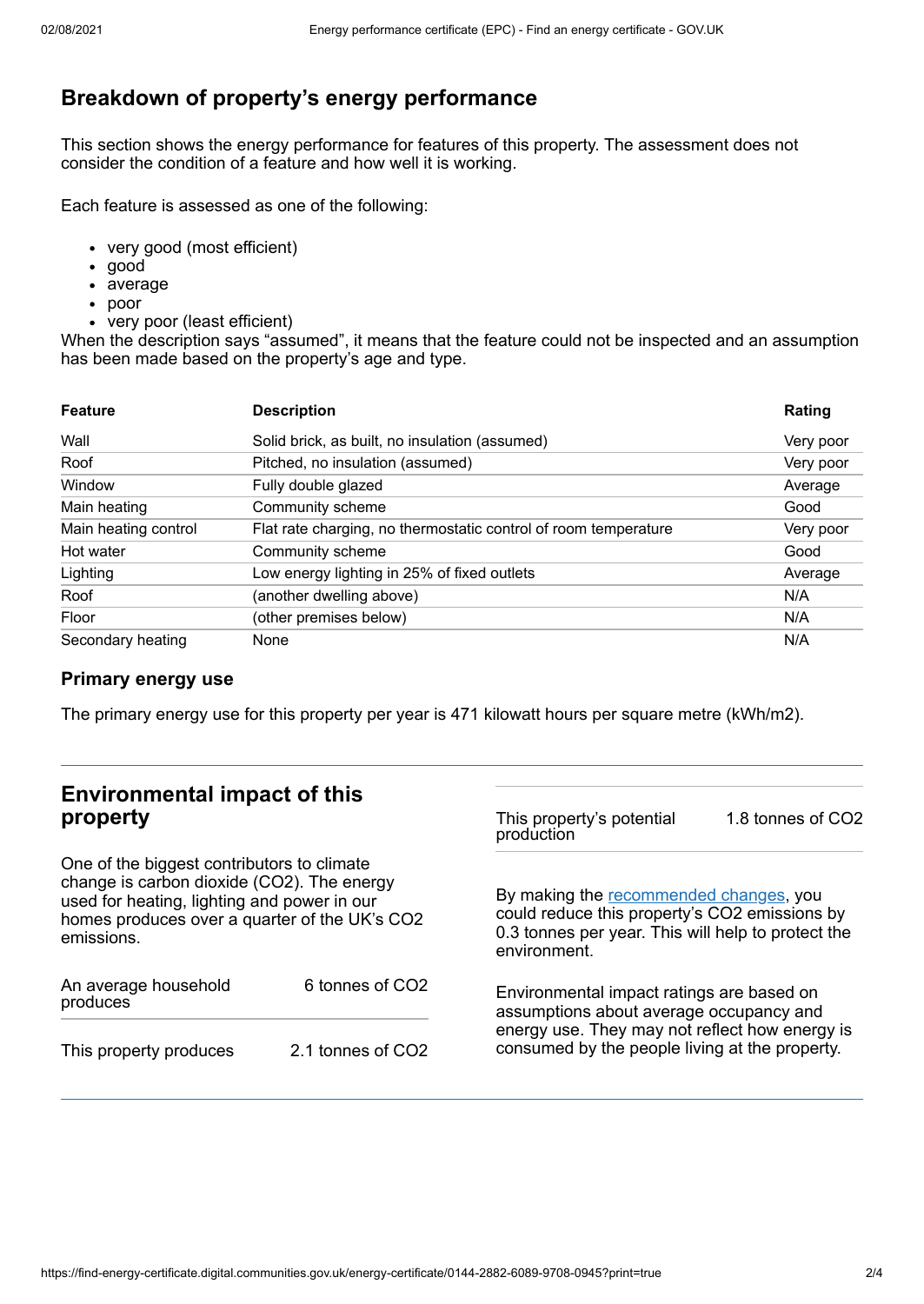# <span id="page-2-0"></span>**How to improve this property's energy performance**

Making any of the recommended changes will improve this property's energy efficiency.

If you make all of the recommended changes, this will improve the property's energy rating and score from D (62) to D (67).

| <b>Recommendation</b>                   | <b>Typical installation cost</b> | <b>Typical yearly saving</b> |
|-----------------------------------------|----------------------------------|------------------------------|
| 1. Internal or external wall insulation | £4.000 - £14.000                 | £61                          |
| 2. Low energy lighting                  | £15                              | £15                          |

### **Paying for energy improvements**

Find energy grants and ways to save energy in your home. [\(https://www.gov.uk/improve-energy-efficiency\)](https://www.gov.uk/improve-energy-efficiency)

| <b>Estimated energy use and</b>                   |      | Estimated energy used to heat this property |                   |
|---------------------------------------------------|------|---------------------------------------------|-------------------|
| potential savings                                 |      | Space heating                               | 4471 kWh per year |
| Estimated yearly energy<br>cost for this property | £478 |                                             |                   |
| Potential saving                                  | £75  | Water heating                               | 1650 kWh per year |
|                                                   |      |                                             |                   |

The estimated cost shows how much the average household would spend in this property for heating, lighting and hot water. It is not based on how energy is used by the people living at the property.

The estimated saving is based on making all of the [recommendations](#page-2-0) in how to improve this property's energy performance.

For advice on how to reduce your energy bills visit Simple Energy Advice [\(https://www.simpleenergyadvice.org.uk/\)](https://www.simpleenergyadvice.org.uk/).

### **Heating use in this property**

Heating a property usually makes up the majority of energy costs.

## Potential energy savings by installing insulation

| Type of insulation | Amount of energy saved |
|--------------------|------------------------|
| Loft insulation    | 734 kWh per year       |
|                    |                        |

**Solid wall insulation** 1092 kWh per year

You might be able to receive Renewable Heat Incentive payments [\(https://www.gov.uk/domestic](https://www.gov.uk/domestic-renewable-heat-incentive)renewable-heat-incentive). This will help to reduce carbon emissions by replacing your existing heating system with one that generates renewable heat. The estimated energy required for space and water heating will form the basis of the payments.